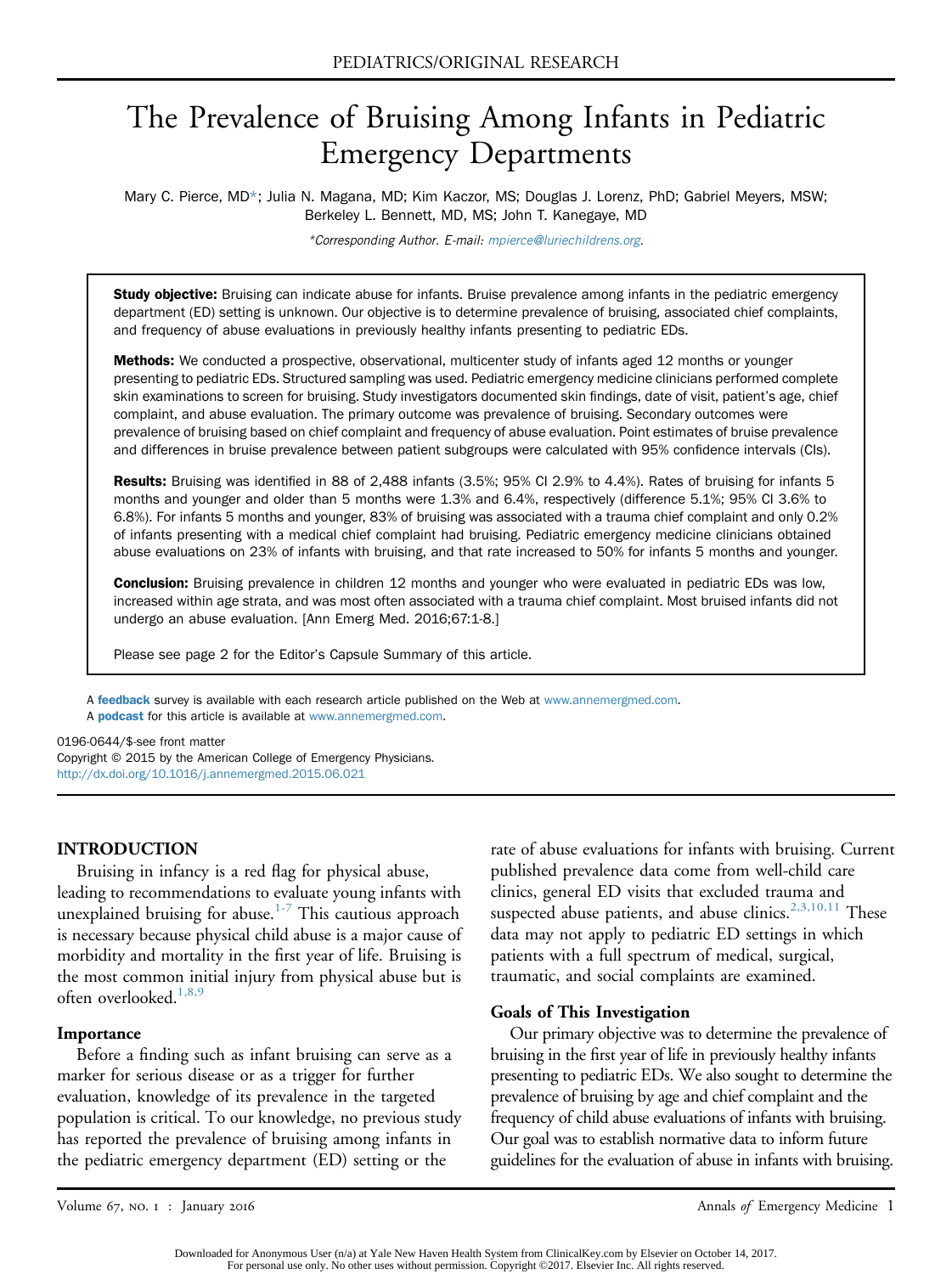# Editor's Capsule Summary

## What is already known on this topic

Although the prevalence of bruising among infants younger than 12 months has been estimated in other settings, it has not been studied in healthy infants seeking care in pediatric emergency departments (EDs).

# What question this study addressed

What is the prevalence of bruising in previously healthy infants 12 months of age and younger in the pediatric ED, and how many of those with bruising are referred for child abuse evaluation?

# What this study adds to our knowledge

In this prospective observational study conducted at 3 pediatric EDs, 3.5% of infants 12 months of age and younger (88/2,488) had bruising, and 23% of them were referred for child abuse evaluation.

# How this is relevant to clinical practice

Although this study will not change practice directly, it provides foundational reference data on the prevalence of bruising in previously healthy infants in the pediatric ED.

# MATERIALS AND METHODS

# Study Design and Setting

We conducted this prospective observational study of bruise prevalence among infants aged 12 months or younger in the pediatric EDs of 3 free-standing, tertiary care children's hospitals designated as Level I trauma centers with child abuse pediatricians on staff. These 3 pediatric EDs collectively evaluate approximately 31,000 patients aged 12 months or younger each year. We gathered prevalence data as part of a larger ongoing study to validate a previously derived bruising clinical decision rule.<sup>[12](#page-6-2)</sup> We obtained the prevalence data to determine expected frequency of bruising in this young age group and to identify consecutive cases of infants with bruises. Each hospital's institutional review board granted a waiver of authorization for collection of bruise prevalence information.

# Selection of Participants

Patients met inclusion criteria if they were aged 0 through 12 months, presented to the pediatric ED for care during a research shift (defined below), and had none of the following exclusion criteria: specific referral for abuse

and neglect concern, known coagulation abnormalities, severe neurologic and neuromuscular impairment, or severe extensive skin disorders (eg, severe eczema). These conditions can affect bruise prevalence or interfere with the interpretation of skin findings.

We used a structured sampling approach with research shifts as a feasible proxy to consecutive enrollment.<sup>[13](#page-6-3)</sup> Cost and labor prohibited consecutive and overnight (1 AM to 7 AM) enrollment. We chose research shifts, with start and end times, to minimize potential bias in data collection and increase accuracy of the prevalence estimates. Shifts represented all days of the week between 7 AM and 1 AM in 4-, 6-, or 8-hour intervals. We investigated post hoc the lack of overnight enrollment, using 3 approaches: pediatric ED arrival times for all infants per hospital census, pediatric ED arrival times of an abuse population from our bruising clinical decision rule validation study, and surveillance of infants during 9 overnight shifts. These data, collected outside of the study enrollment timeframe, do not appear among the main study results but provide information on the overnight infant population.

The study investigator team performed data collection and included pediatric emergency medicine–based research assistants and pediatric emergency medicine attending physicians, pediatric emergency medicine fellows, and social workers who did not provide clinical care during the research shift. The principal investigator (MCP) conducted training sessions on the study protocol with all study investigators. Skin screening examiners were the treating pediatric emergency medicine clinicians who performed complete skin examinations to screen for bruising. This group included pediatric emergency medicine attending physicians, pediatric emergency medicine fellows, clinical staff physicians, nurse practitioners, and residents, all familiar with the appearance and diagnosis of a bruise. During each research shift, a study investigator identified all age-appropriate patients from the patient tracking board, confirmed with the screening examiner that the patient met inclusion criteria, and reminded the screening examiner that the patient required a complete skin examination. Skin screening examinations occurred during the course of clinical care.

# Methods of Measurement

We defined bruises as bleeding beneath intact skin and included hues of red, blue, yellow, green, and brown.<sup>14</sup> Infants were placed in gowns or undressed for examination. The study investigators verified whether the screening examiner had performed a complete skin examination and collected the following data: presence of bruising, date of visit, patient's age in months, chief complaint, and

<sup>2</sup> Annals of Emergency Medicine Volume 67, no. 1 : January 2016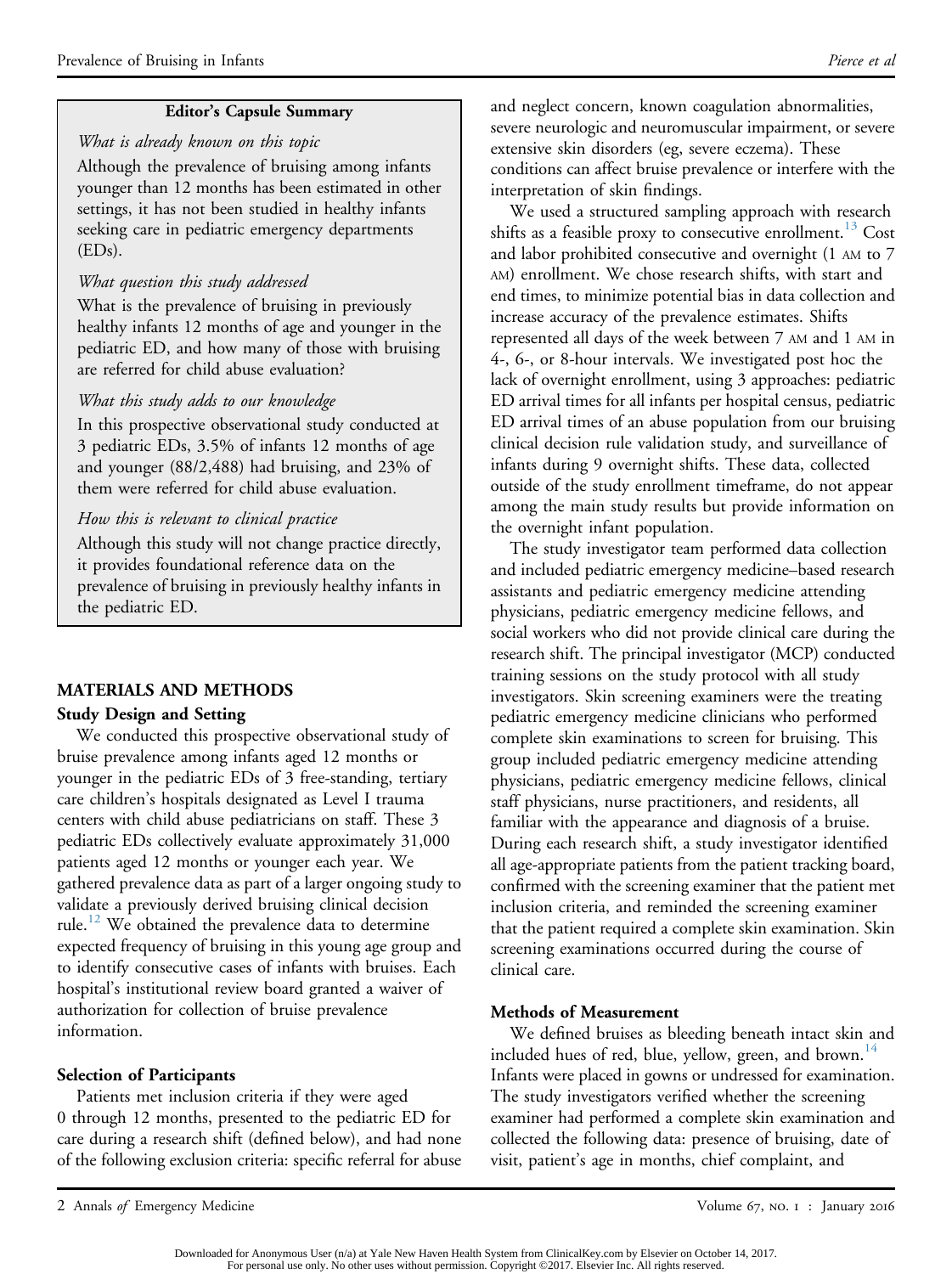occurrence of abuse evaluation. We defined abuse evaluation as the pediatric emergency medicine clinician's obtaining consultation from the hospital's Child Protection Team or hospital-based social worker to evaluate for possible abuse or submission of a report of suspected child abuse or neglect to a child protection agency.

Only skin findings from patients with a confirmed complete skin assessment were included in the study. Patients discharged before complete skin assessments were categorized as having incomplete skin assessments and were excluded from analysis. We conducted a sensitivity analysis of the effect of data missing because of incomplete skin assessments on estimates of prevalence.

For data analysis, patients were divided into age groups corresponding to mobility stages: 0 to 2 months (nonmobile); 3 to 5 months (able to roll and transitioning to sitting without support), 6 to 8 months (starting to crawl or pulling to stand), and 9 to 12 months (transitioning from cruising to ambulation).<sup>[15](#page-6-5)</sup> We enrolled patients from all age groups until we reached a minimum of 400 patients in each age group. This sample size achieved a 95% confidence interval (CI) width of 3% (0.9% to 4.0%) around a published prevalence of 2% for infants in the well-child care setting.<sup>3</sup> We defined premobile as inability to crawl, cruise, or walk, corresponding to infants aged 0 through 5 months.

We categorized patients by presenting chief complaint: (1) trauma, if the purpose of the pediatric ED visit was for the evaluation of an injury occurrence such as a fall from a bed or caregiver's arms; (2) medical, if the visit was related to a sign or symptom of illness such as cough, fever, or vomiting; or (3) abuse and neglect referral, if a patient presented with a specific referral or request for evaluation for possible abuse or neglect.

#### Outcome Measures

Our primary outcome was the prevalence of bruising among infants presenting to the pediatric ED. Secondary outcomes included the associated chief complaint and frequency of abuse evaluations among bruised infants presenting with trauma and medical chief complaints.

## Primary Data Analysis

We calculated point estimates of bruise prevalence, with 95% CIs calculated by the Wilson score method in the entire study population, age groups, chief complaint categories, and patients evaluated for abuse.<sup>[16](#page-6-7)</sup> We used the Wilson-Newcombe method to calculate 95% CI for differences in prevalence between groups.<sup>[17](#page-6-8)</sup> We compared the median age of children with and without bruising with the Wilcoxon rank sum test. We analyzed the data in the open source R software environment.<sup>[18](#page-7-0)</sup>

### RESULTS

### Characteristics of Study Subjects

From December 2011 to February 2013, we conducted 396 research shifts, providing approximately 2,200 enrollment hours. Fifty-eight percent of enrollment hours occurred between 7 AM and 3 PM, 42% between 3 PM and 11 PM, and less than 1% between 11 PM and 1 AM. Most shifts (85%) occurred between Monday at 7 AM and Friday at 3 PM, and 15% occurred between Friday at 3 PM and Monday at 7 AM. During research shifts, 2,773 infants aged 0 through 12 months presented to the pediatric EDs. Of these, 127 met exclusion criteria, 147 had incomplete skin assessments, and 11 presented with abuse and neglect referral chief complaints. The remaining 2,488 patients constituted the study sample.

## Main Results

Bruising was present in 88 of the 2,488 infants (3.5%; 95% CI 2.9% to 4.4%) and prevalence increased with age ([Figure\)](#page-2-0). The median age of the study population was 5 months (interquartile range 2 to 8 months). The median age of infants with bruising was more than double that of those without bruising (9 versus 4 months). The prevalence of bruising for infants 5 months and younger and older than 5 months was 1.3% and 6.4%, respectively (difference 5.1%; 95% CI 3.6% to 6.8%). Bruise prevalence varied by study site (6.2% at Rady Children's Hospital San Diego, 4.4% at Ann & Robert H. Lurie Children's Hospital of

<span id="page-2-0"></span>



Volume 67, no. 1 : January 2016 Annals of Emergency Medicine 3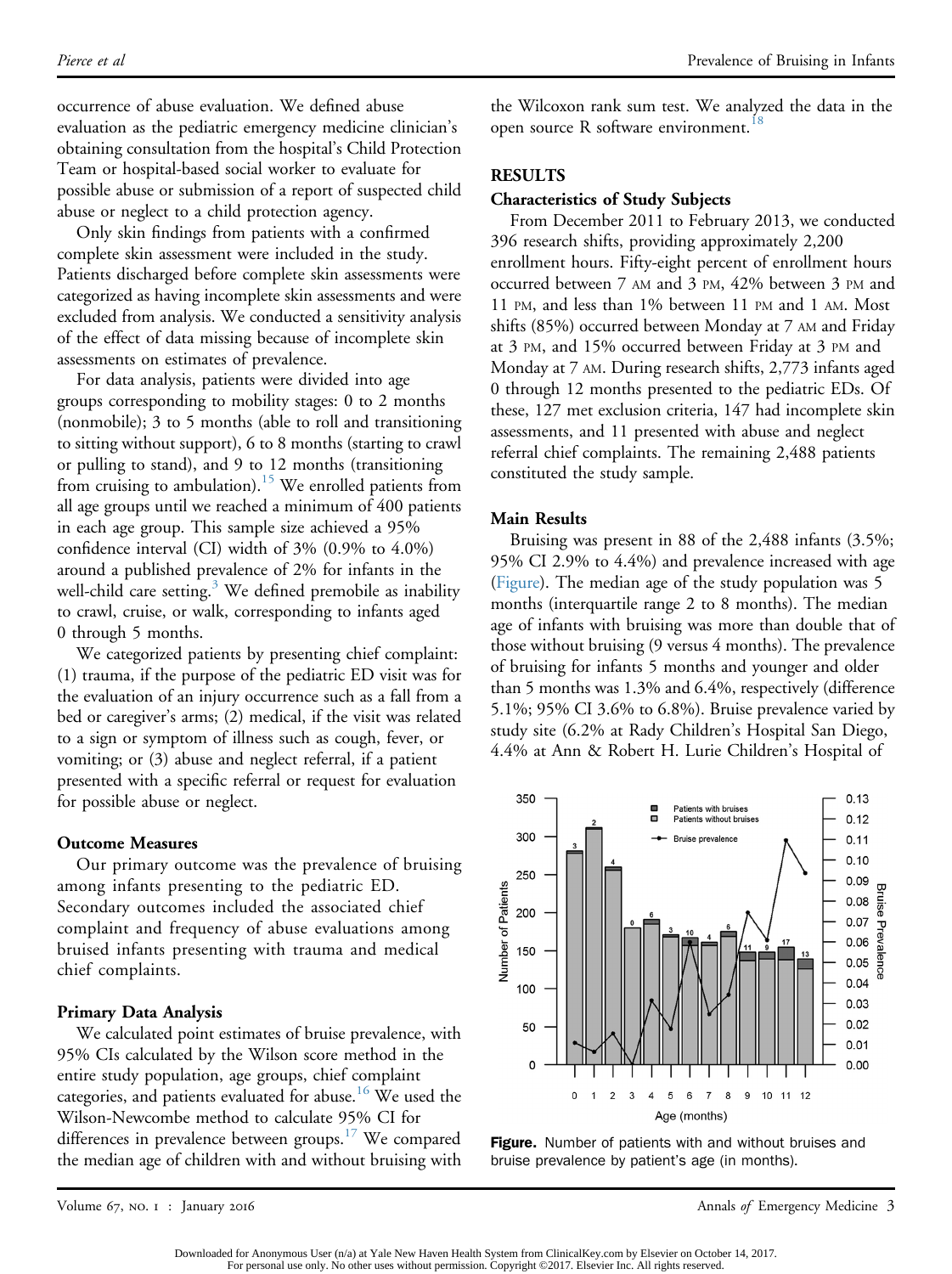|  |  |  |  |  |  |  |  |  | Table 1. Presence of bruising by age group and chief complaint.* |  |
|--|--|--|--|--|--|--|--|--|------------------------------------------------------------------|--|
|--|--|--|--|--|--|--|--|--|------------------------------------------------------------------|--|

| <b>Patient Group</b>                                                                              | $0 - 2$           | $3 - 5$         | $6 - 8$         | $9 - 12$         | <b>Total</b>     |  |
|---------------------------------------------------------------------------------------------------|-------------------|-----------------|-----------------|------------------|------------------|--|
| Total patients                                                                                    | $1.0$ [0.5 - 2.0] | $1.7$ [0.8-3.2] | $4.0$ [2.5-6.1] | $8.5$ [6.4-11.1] | $3.5$ [2.9-4.4]  |  |
|                                                                                                   | (9/853)           | 9/542           | 20/503          | 50/590           | (88/2, 488)      |  |
| Trauma CCs                                                                                        | 18.2              | 23.3            | 26.0            | 44.9             | 30.6 [24.5-37.4] |  |
|                                                                                                   | (8/44)            | (7/30)          | (13/50)         | (31/69)          | (59/193)         |  |
| <b>Medical CCs</b>                                                                                | $\Omega$          |                 | 1.6             | 3.7              | $1.3$ [0.9-1.8]  |  |
|                                                                                                   | (1/788)           | (2/506)         | (7/438)         | (19/512)         | (29/2, 244)      |  |
| Not documented CC                                                                                 | $\Omega$          |                 | $\Omega$        | $\Omega$         | $0 [0 - 7.0]$    |  |
|                                                                                                   | (0/21)            | (0/6)           | (0/15)          | (0/9)            | (0/51)           |  |
| CC, Chief complaint.                                                                              |                   |                 |                 |                  |                  |  |
| *Data are presented as estimated prevalence percentage [95% CI] (number bruised/number enrolled). |                   |                 |                 |                  |                  |  |

<span id="page-3-1"></span><span id="page-3-0"></span>Chicago, and 2.6% at Cincinnati Children's Hospital Medical Center).

Most chief complaints were medical (90%), followed by trauma (8%) and not documented (2%) [\(Table 1](#page-3-0)). Among the 88 infants with bruising, the majority (67%) presented with a trauma chief complaint. However, 69% of infants with a trauma chief complaint lacked bruising. Premobile infants rarely had bruises (18/1,395; 1.3%), and the majority of those with bruises (15/18; 83%) had a trauma chief complaint ([Table 1\)](#page-3-0). Premobile infants with medical chief complaints were rarely bruised (3/1,294; 0.2%). The exclusion of the 11 patients with abuse and neglect referral chief complaints, 2 of whom had bruises, did not substantially change the bruise prevalence rate, which would have been 90 of 2,499 infants (3.6%; 95% CI 2.9% to 4.4%).

The 147 patients excluded because of incomplete skin assessments were similar in age to those with documented skin examinations (median 5 months for each group). They were less likely to have been from Rady Children's Hospital San Diego (0.7% versus 6.5%; 95% CI for difference 2.6% to 9.0%) and to have had a trauma chief complaint (2.0% versus 7.7%; 95% CI for difference 1.7% to 9.6%).

Abuse evaluations occurred for 38 infants (1.5%) and were more frequent when bruising was present: 23% (20/ 88) of bruised infants versus 0.8% (18/2,400) of unbruised infants (difference 22%; 95% CI 12% to 32%). The abuse evaluation rate was highest (50%; 9/18) among premobile bruised infants. Fourteen (70%) of the 20 chief complaints of bruised children evaluated for abuse were trauma and 6 (30%) were medical. These numbers exclude patients referred explicitly for abuse and neglect chief complaint concerns.

By pediatric ED census, only 11.5% (6,707/58,171; 95% CI 11.2% to 11.8%) of infant visits occurred overnight, despite that these hours occupied 29% of the 24-hour interval. The proportion of trauma chief

complaints during the overnight hours (189/6,707; 2.8%; 95% CI 2.4% to 3.2%) was slightly lower than during the day or evening hours (1,801/51,470; 3.5%; 95% CI 3.3% to 3.7%; 95% CI for the difference 0.2% to 1.1%). Per the bruising clinical decision rule validation study, the proportion of bruised infants evaluated for abuse who presented to the pediatric ED during the overnight hours was lower (14/232; 6.0%; 95% CI 3.5% to 10.0%) than the proportion who presented during day or evening enrollment hours. Per overnight surveillance, among the 45 infants aged 0 through 12 months, none had bruising. The one patient with a trauma chief complaint was the only one who underwent an evaluation for abuse. Infants in this small overnight sample were less likely to have bruising or be evaluated for abuse compared with the enrollment day or evening hours.

#### LIMITATIONS

We enrolled patients in 3 tertiary center pediatric EDs, excluding patients with severe neurologic disabilities and bleeding disorders. Therefore, our results cannot be used to predict the prevalence of bruising among patients presenting to primary care clinics or inpatient services or among those with special health care needs. Data from this study are applicable in general EDs because the infant population of pediatric EDs is likely similar, with the exception of patients with highly specialized needs.

The 147 patients excluded from analysis because of incomplete skin assessments may have had characteristics different from those of the study population, and their exclusion may have altered our estimate of prevalence. A sensitivity analysis revealed that bruise prevalence would have ranged from 3.4% if none of the patients with incomplete skin assessments exhibited bruising to 9.0% if all 147 patients had exhibited bruising. If the 147 patients with incomplete skin assessments had exhibited site- and chief complaint–specific bruising consistent with that of

<sup>4</sup> Annals of Emergency Medicine Volume 67, no. 1 : January 2016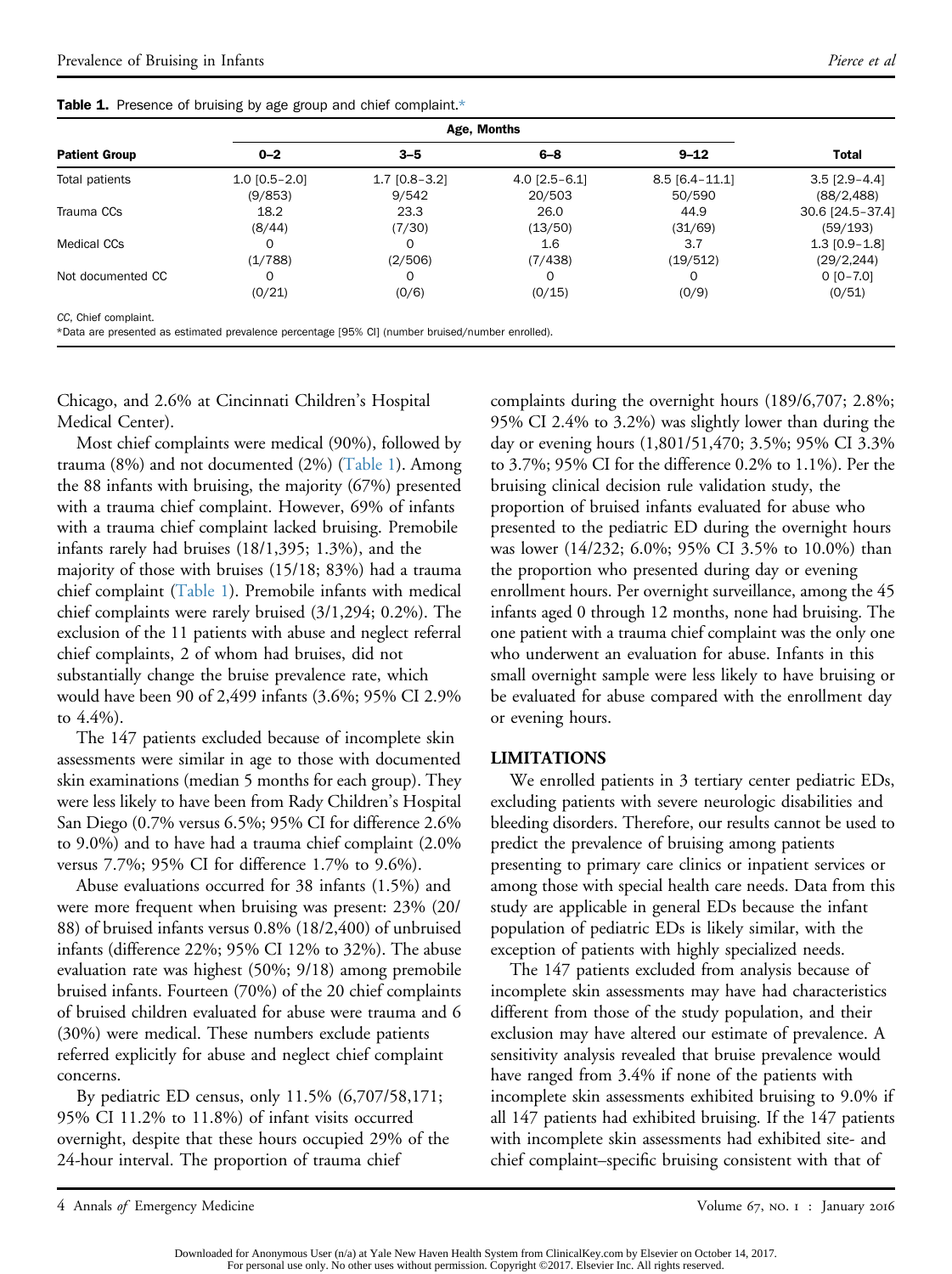| <b>Age Groups, Months</b> | <b>Author</b> | <b>Total Patients</b> | <b>Total Patients With Bruises</b>                         | Prevalence, % |
|---------------------------|---------------|-----------------------|------------------------------------------------------------|---------------|
| $0 - 5$                   | Pierce/Magana | 1,395                 | 18                                                         | 1.3           |
|                           | Sugar         | 366                   | 2                                                          | 0.6           |
|                           | Harper        | 980                   | 254                                                        | 25.9          |
| $0 - 8$                   | Pierce/Magana | 1,898                 | 38                                                         | 2.0           |
|                           | Sugar         | 473                   | 8                                                          | 1.7           |
|                           | Labbe         | 246                   | 3                                                          | 1.2           |
| $0 - 11$                  | Pierce/Magana | 2,349                 | 75                                                         | 3.2           |
|                           | Sugar         | 592                   | 31                                                         | 5.2           |
|                           | Atwal         | 18                    | 13                                                         | 72            |
| $6 - 11$                  | Pierce/Magana | 954                   | 57                                                         | 6.0           |
|                           | Sugar         | 226                   | 29                                                         | 12.8          |
| $6 - 12$                  | Pierce/Magana | 1,093                 | 70                                                         | 6.4           |
|                           | Carpenter     | 177                   | 22                                                         | 12            |
| Populations               | Pierce/Magana |                       | 3 Level I trauma center pediatric EDs                      |               |
|                           | Sugar         |                       | 7 primary care pediatric offices: well-child visits        |               |
|                           | Harper        |                       | 20 child abuse teams: physical abuse consultations         |               |
|                           | Labbe         |                       | Outpatient clinic and medical section of the ED            |               |
|                           | Atwal         |                       | Forensic pathology: fatal abusive head trauma victims      |               |
|                           | Carpenter     |                       | Hearing test clinics and child health surveillance clinics |               |
| ED. Emergency department. |               |                       |                                                            |               |

| Table 2. Comparison of results with those of other published studies. |  |  |  |  |
|-----------------------------------------------------------------------|--|--|--|--|
|                                                                       |  |  |  |  |

<span id="page-4-0"></span>the 2,488 patients with complete skin examinations, our prevalence estimate would not have been appreciably different (3.5%; 95% CI 2.8% to 4.2%).

The screening examiner may have missed bruises on skin examination, or nontraumatic lesions may have been misidentified as bruises. However, all study sites were Level I pediatric trauma centers with examiners experienced in the differentiation of pediatric bruising from other lesions such as birthmarks. We neither measured agreement among screening examiners or study investigators nor provided specific training to standardize recognition of lesions. A second screening examiner did not confirm negative skin examination results because of resource and institutional review board limitations. A study investigator approached all patients identified with bruising by screening examiners for entry into the larger bruising clinical decision rule validation study. All consented patients underwent confirmatory examinations by study investigators to confirm the presence of bruising.

We did not record the sex, race, or ethnicity of all screened patients. This limited data set collected for the prevalence study did not allow us to analyze the effect of sex, race, or ethnicity on bruising prevalence. Previous studies have reported no difference in bruising by sex, whereas at least 1 study reported a difference in bruise detection by race. $^{3,10,11}$  $^{3,10,11}$  $^{3,10,11}$  Further research is required to assess the effect race, ethnicity, and skin tone likely have on bruise appearance and prevalence.

The clinical characteristics and legal outcomes of the 88 infants with bruising (with and without evaluations for physical abuse as per pediatric emergency medicine

clinician discretion) and the 2 infants with bruising referred specifically for an abuse evaluation were beyond the scope of this study. This strictly observational study reports expected rates of bruising in infants and frequency of abuse evaluations in infants with bruising and does not identify predictors of abuse status.

The structured sampling approach used to simulate consecutive enrollment can potentially introduce distortion in the population being sampled. However, inclusion of all days of the week and different intervals helped to mitigate distortions. Lack of enrollment during the overnight hours may have introduced bias into the results. We found that infant census was lower during the overnight hours, as were trauma chief complaints and abuse evaluation frequencies, compared with day or evening hours. Because bruises were almost always associated with a trauma chief complaint in this young age group and bruise prevalence is highest among abuse victims, it is possible that our day or evening prevalence slightly overestimated the true bruise prevalence. Therefore, the prevalence rate results likely represent a maximum rate.

## DISCUSSION

To our knowledge, this is the first study of bruising prevalence and abuse evaluations among infants in the pediatric ED setting, and the largest  $(n=2,488)$  to investigate bruising prevalence among infants in any clinical setting. We determined that bruising was uncommon, especially in the first 5 months of life  $(<2\%)$ , and, when present, was most often associated with a trauma chief complaint. Abuse evaluations occurred in less than one quarter of infants with bruising.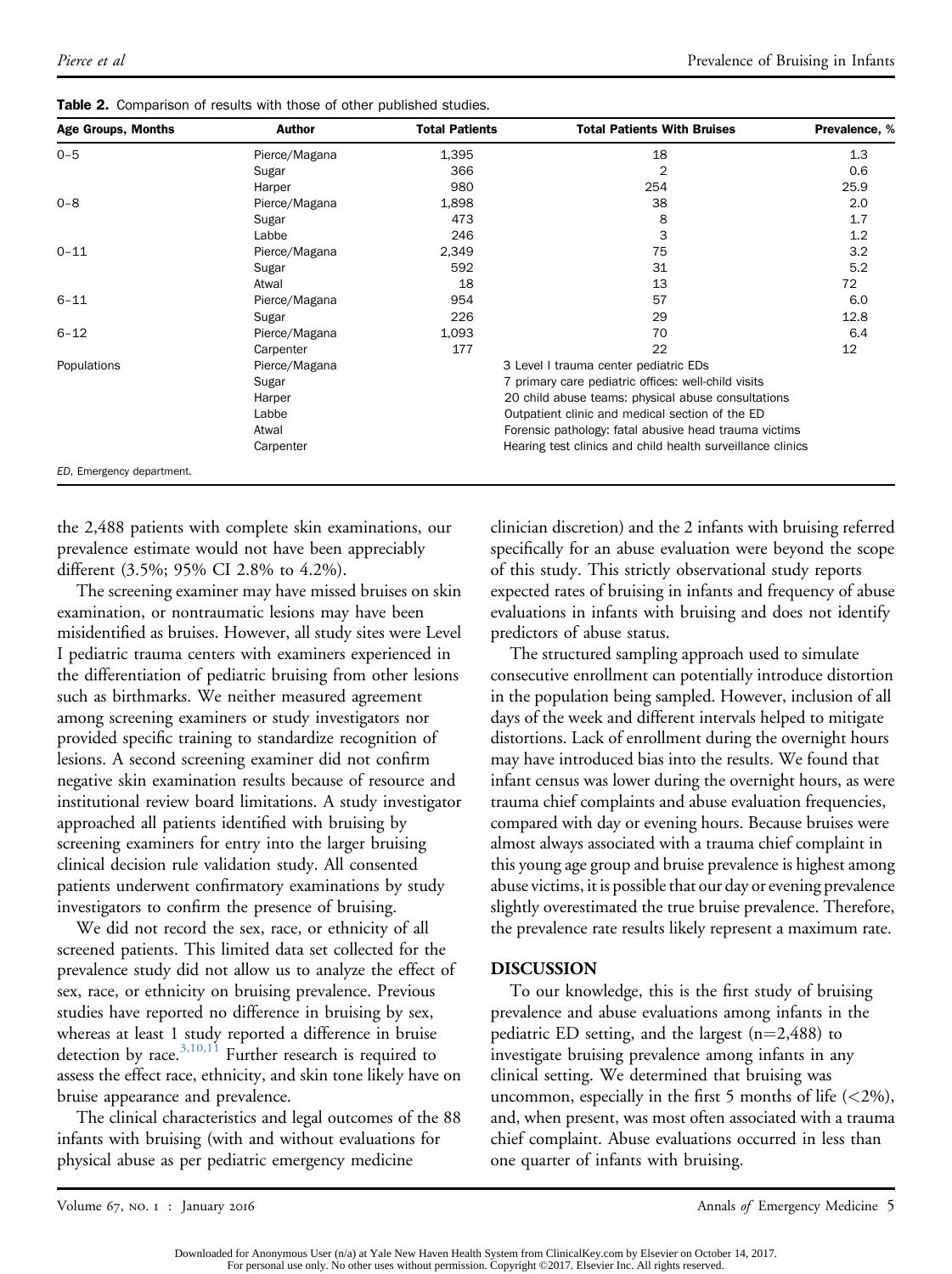Published bruise prevalence rates in the first year of life vary widely, with rates of 0.6% to 72%, depending on the population studied and the inclusion and exclusion criteria applied ([Table 2\)](#page-4-0).<sup>[2,3,9-11](#page-6-1)</sup> A clinic-based study that excluded patients with suspected abuse identified a 0.6% rate of bruising among infants aged 0 to 5 months.<sup>3</sup> A clinic and ED medical visit–based study that excluded trauma patients and those with abuse concerns reported a bruise prevalence of 1.2% among infants aged 0 to 8 months.<sup>[10](#page-6-9)</sup> Our bruise prevalence rates for both these age ranges were approximately double those reported and likely reflect differences in setting and inclusion criteria.<sup>[3,10](#page-6-6)</sup> Our study was conducted at pediatric EDs designated as Level I trauma centers and included trauma patients and patients evaluated for abuse at the discretion of the pediatric emergency medicine clinician.

Once infants begin to cruise, they are more likely to bruise.<sup>[3](#page-6-6)</sup> Studies of clinic patients aged 6 to 12 months yielded prevalences of 12% to 13%, with increased mobility associated with increased bruising.<sup>3,11</sup> Our prevalence rate also increased within age strata but was only half that reported for the 6- to 12-month-olds. The reason for the higher rate of infant bruising in a well-child clinic population compared with that in a pediatric ED population is not clear. However, our oldest patients (aged 11 and 12 months) exhibited a more comparable prevalence rate of 10% ([Figure](#page-2-0)).

Studies of high-risk or abuse populations yielded the highest bruising prevalence rates, ranging from 25.9% for children referred to child abuse teams for possible physical abuse to 72% for children who died from abusive head trauma.<sup>2,9</sup> The relatively low prevalence of bruising in healthy well-child care and ED visits in the first year of life compared with that among populations referred for or dying from abuse underscores the importance of this seemingly innocuous physical examination finding—the bruise—and indicates that such a simple finding can be ominous and requires clinical due diligence.

Bruising often precedes abuse fatalities and near-fatalities in infants and is initially missed as an abusive injury in more than one third of these cases.<sup>1,6,9,19,20</sup> Accordingly, child abuse experts and professional organizations recommend strong consideration of abuse evaluations in young premobile infants with bruising not caused by a medical condition.<sup>1-7,21-23</sup> Neither the levels of compliance with these abuse evaluation recommendations nor the rates of abuse evaluations among infants with bruising who present to the pediatric ED setting are known. Our observational study allowed us to assess but not influence clinical practice, and our results revealed that bruising was associated with an increased proportion of patients undergoing an abuse

evaluation. Although half of bruised premobile infants were evaluated for abuse, overall, three quarters of bruised infants were not evaluated. The relatively low rates of abuse evaluations among bruised infants was unexpected, given that literature reports that bruising in this young age group is a red flag for abuse that warrants further evaluation.<sup>[1-5,21,22](#page-6-0)</sup> However, the factors influencing the decision to evaluate for abuse and the outcomes of those evaluations were beyond the scope of this study and will require future study to better align clinical practice with recommendations and to implement evidence-driven guidelines specific to the pediatric ED setting.

The prevalence of bruising has been reported to vary by developmental ability in healthy children. Our results were consistent with those of others who reported higher bruise prevalence in older infants starting to sit on their own or pull to stand. $3,10,11$  Our study found a significant difference in bruise rates for infants 5 months and younger compared with older than 5 months. After aged 5 months, the proportion of patients with bruising associated with medical chief complaints increased 10-fold. These findings further suggest that normal activity should not cause incidental bruising before the infant is mobile.

To our knowledge, previous investigators have not studied the association of chief complaint with bruising. Our study found that bruising prevalence varied significantly by chief complaint category. Trauma chief complaints represented fewer than 8% of infant pediatric ED visits and only 5.3% in the first 5 months of life. However, trauma chief complaints were 8 times more common among bruised infants and 15 times more common among bruised infants 5 months and younger. The low rates of bruising associated with medical chief complaint visits (1.3% of all visits and only 0.2% of visits in the first 5 months of life) support the notion that bruising on a premobile infant should be considered an exception, especially in the absence of an adequate injury mechanism. These findings highlight the importance of a complete skin examination and context (injury findings and accompanying history) for seemingly minor injuries such as bruises on young infants.

In our experience, both medical and legal professionals commonly believe that an impact such as from a fall off of the bed should cause bruising. In the legal system, it is often opined that if a bruise is not present, no trauma or impact occurred. The unexpectedly low frequency of bruising among infants presenting with trauma chief complaints (less than one third) in our study contradicts this commonly held belief. Our finding further highlights the importance of bruising in the first year of life and refutes the notion that infants "bruise easily."

6 Annals of Emergency Medicine Volume 67, no. 1 : January 2016

Downloaded for Anonymous User (n/a) at Yale New Haven Health System from ClinicalKey.com by Elsevier on October 14, 2017.<br>For personal use only. No other uses without permission. Copyright ©2017. Elsevier Inc. All rights r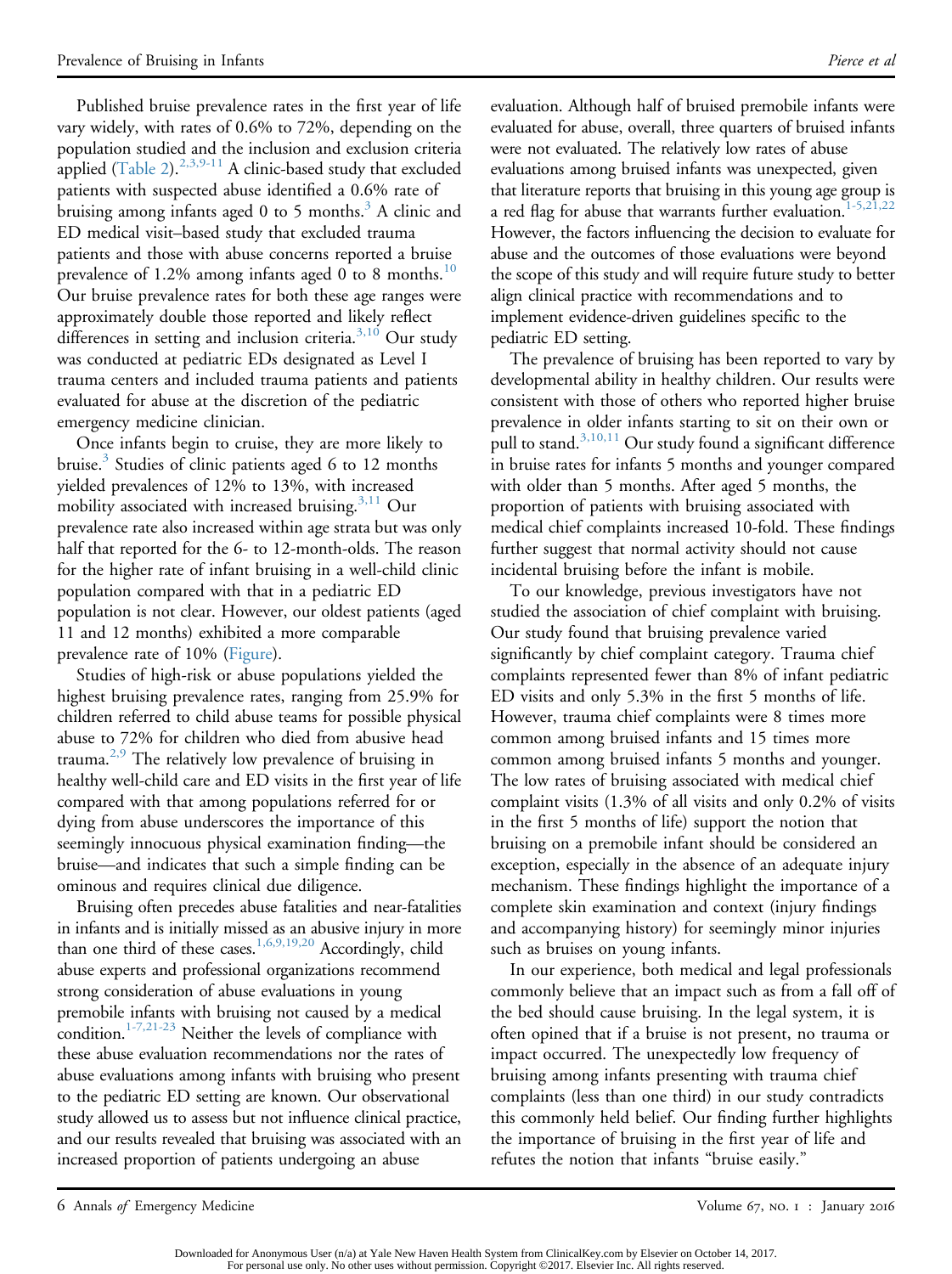Prevalence of bruising varied significantly among the 3 study sites and may be attributable to the percentage of black patients presenting to each pediatric ED. One study reported that black children had a bruise prevalence rate that was nearly [3](#page-6-6) times lower than that of white children.<sup>3</sup> Although we did not document race or ethnicity during data collection, the proportion of black patients at each institution was known from pediatric ED census data. The sites with the highest and lowest proportions of black patients had the lowest and highest prevalence rates of bruising, respectively. Further study will be required to determine the effect of skin tone on bruise recognition.

The prevalence of bruising among previously healthy infants evaluated in the pediatric ED is low and increases through the first year of life. Bruising is especially uncommon among infants with medical chief complaints and not expected as an incidental finding before infants are mobile. Therefore, clinicians should regard the bruise as a notable clinical finding worthy of clinical vigilance to elucidate its cause. Bruising is associated with an increased use of abuse evaluations. The next step in investigation is to study the specific bruise characteristics resulting from abusive and accidental injury, as well as the outcomes of the abuse evaluations in the bruised infants, to inform future guidelines and practice.

The authors acknowledge the research enrollment team at Ann & Robert H. Lurie Children's Hospital of Chicago—Janet Flores, BS, Shelia Hickey, MSW, MJ, Suzanne M. Schmidt, MD, Laura Turner Martinez, BS, and Tara Shenoy, BA—for their efforts in collecting data.

#### Supervising editor: David M. Jaffe, MD

Author affiliations: From the Department of Pediatrics, Ann & Robert H. Lurie Children's Hospital of Chicago, Chicago, IL (Pierce, Kaczor); the Department of Pediatrics, Northwestern University Feinberg School of Medicine, Chicago, IL (Pierce); the Department of Pediatrics, University of California San Diego School of Medicine, La Jolla, CA, and the Rady Children's Hospital San Diego, San Diego, CA (Magana, Kanegaye); the Department of Bioinformatics and Biostatistics, University of Louisville, Louisville, KY (Lorenz); and the Department of Emergency Medicine, Cincinnati Children's Hospital Medical Center, Cincinnati, OH (Meyers, Bennett).

Author contributions: MCP obtained funding. MCP, JNM, KK, DJL, GM, and BLB designed the study. MCP, KK, BLB, and JTK supervised the conduct of the study. JNM and GM were responsible for data collection. MCP, JNM, KK, DJL, and JTK analyzed and interpreted the data. DJL was responsible for the statistical analysis. MCP and JNM were responsible for the initial article draft, and all authors contributed to the revisions for the final version. All authors made critical intellectual contributions and approved the final article as submitted. MCP takes responsibility for the paper as a whole.

MCP and JNM share first authorship of this work.

Funding and support: By Annals policy, all authors are required to disclose any and all commercial, financial, and other relationships in any way related to the subject of this article as per ICMJE conflict of interest guidelines (see [www.icmje.org](http://www.icmje.org/)). The authors have stated that no such relationships exist and provided the following details: This research was supported by the Eunice Kennedy Shriver National Institute of Child Health & Human Development of the National Institutes of Health (R01HD060997 to Dr. Pierce).

Publication dates: Received for publication December 10, 2014. Revisions received May 14, 2015, and June 2, 2015. Accepted for publication June 18, 2015. Available online July 29, 2015.

Presented as a poster at the Ray E. Helfer Society annual meeting, April 2013, Sonoma, CA.

#### <span id="page-6-0"></span>REFERENCES

- 1. [Sheets LK, Leach ME, Koszewski IJ, et al. Sentinel injuries in infants](http://refhub.elsevier.com/S0196-0644(15)00527-2/sref1) [evaluated for child physical abuse.](http://refhub.elsevier.com/S0196-0644(15)00527-2/sref1) Pediatrics. 2013;131:701-707.
- <span id="page-6-1"></span>2. [Harper N, Feldman KW, Sugar NF, et al. Additional injuries in young](http://refhub.elsevier.com/S0196-0644(15)00527-2/sref2) [infants with concern for abuse and apparently isolated bruises.](http://refhub.elsevier.com/S0196-0644(15)00527-2/sref2) J Pediatr[. 2013;165:383-388](http://refhub.elsevier.com/S0196-0644(15)00527-2/sref2).
- <span id="page-6-6"></span>3. [Sugar NF, Taylor JA, Feldman KW. Bruises in infants and toddlers:](http://refhub.elsevier.com/S0196-0644(15)00527-2/sref3) those who don't cruise rarely bruise. [Arch Pediatr Adolesc Med](http://refhub.elsevier.com/S0196-0644(15)00527-2/sref3). [1999;153:399-403](http://refhub.elsevier.com/S0196-0644(15)00527-2/sref3).
- 4. [Maguire S, Mann M. Systematic reviews of bruising in relation to child](http://refhub.elsevier.com/S0196-0644(15)00527-2/sref4) [abuse](http://refhub.elsevier.com/S0196-0644(15)00527-2/sref4)—[what have we learnt: an overview of review updates.](http://refhub.elsevier.com/S0196-0644(15)00527-2/sref4) Evid [Based Child Health](http://refhub.elsevier.com/S0196-0644(15)00527-2/sref4). 2013;8:255-263.
- 5. [Feldman KW. The bruised premobile infant: should you evaluate](http://refhub.elsevier.com/S0196-0644(15)00527-2/sref5) further? [Pediatr Emerg Care](http://refhub.elsevier.com/S0196-0644(15)00527-2/sref5). 2009;25:37-39.
- 6. [Pierce MC, Smith S, Kaczor K. Bruising in infants: those with a bruise](http://refhub.elsevier.com/S0196-0644(15)00527-2/sref6) may be abused. [Pediatr Emerg Care](http://refhub.elsevier.com/S0196-0644(15)00527-2/sref6). 2009;25:845-847.
- 7. [Anderst JD, Carpenter SL, Abshire TC, et al. Evaluation for bleeding](http://refhub.elsevier.com/S0196-0644(15)00527-2/sref7) [disorders in suspected child abuse.](http://refhub.elsevier.com/S0196-0644(15)00527-2/sref7) Pediatrics. 2013;131: [e1314-e1322](http://refhub.elsevier.com/S0196-0644(15)00527-2/sref7).
- 8. US Department of Health and Human Services, Administration for Children and Families, Administration on Children, Youth and Families, Children's Bureau. Child maltreatment 2012. Available at: [http://www.](http://www.acf.hhs.gov/programs/cb/resource/child-maltreatment-2012) [acf.hhs.gov/programs/cb/resource/child-maltreatment-2012](http://www.acf.hhs.gov/programs/cb/resource/child-maltreatment-2012). Accessed August 18, 2014.
- 9. [Atwal GS, Rutty GN, Carter N, et al. Bruising in non-accidental head injured](http://refhub.elsevier.com/S0196-0644(15)00527-2/sref9) [children: a respective study of the prevalence, distribution and pathological](http://refhub.elsevier.com/S0196-0644(15)00527-2/sref9) [associations in 24 cases.](http://refhub.elsevier.com/S0196-0644(15)00527-2/sref9) Forensic Sci Int. 1998;96:215-230.
- <span id="page-6-9"></span>10. [Labbe J, Caouette G. Recent skin injuries in normal children.](http://refhub.elsevier.com/S0196-0644(15)00527-2/sref10) Pediatrics[. 2001;108:271-276.](http://refhub.elsevier.com/S0196-0644(15)00527-2/sref10)
- 11. [Carpenter RF. The prevalence and distribution of bruising in babies.](http://refhub.elsevier.com/S0196-0644(15)00527-2/sref11) Arch Dis Child[. 1999;80:363-366.](http://refhub.elsevier.com/S0196-0644(15)00527-2/sref11)
- <span id="page-6-2"></span>12. [Pierce MC, Kaczor K, Aldridge S, et al. Bruising characteristics](http://refhub.elsevier.com/S0196-0644(15)00527-2/sref12) [discriminating physical child abuse from accidental trauma.](http://refhub.elsevier.com/S0196-0644(15)00527-2/sref12) Pediatrics. [2010;125:64-71](http://refhub.elsevier.com/S0196-0644(15)00527-2/sref12).
- <span id="page-6-3"></span>13. [Valley MA, Heard KJ, Ginde AA, et al. Observational studies of patients](http://refhub.elsevier.com/S0196-0644(15)00527-2/sref13) [in the emergency department: a comparison of four sampling](http://refhub.elsevier.com/S0196-0644(15)00527-2/sref13) methods. Ann Emerg Med[. 2012;60:139-145](http://refhub.elsevier.com/S0196-0644(15)00527-2/sref13).
- <span id="page-6-4"></span>14. [Kaczor K, Pierce MC, Makoroff K, et al. Bruising and physical child](http://refhub.elsevier.com/S0196-0644(15)00527-2/sref14) abuse. [Clin Pediatr Emerg Med](http://refhub.elsevier.com/S0196-0644(15)00527-2/sref14). 2006;7:153-160.
- <span id="page-6-5"></span>15. [Frankenburg WK, Dodds J, Archer P, et al. The Denver II: a major](http://refhub.elsevier.com/S0196-0644(15)00527-2/sref15) [revision and restandardization of the Denver Developmental](http://refhub.elsevier.com/S0196-0644(15)00527-2/sref15) Screening Test. Pediatrics[. 1992;89:91-97.](http://refhub.elsevier.com/S0196-0644(15)00527-2/sref15)
- <span id="page-6-7"></span>16. [Wilson EB. Probable inference, the law of succession, and statistical](http://refhub.elsevier.com/S0196-0644(15)00527-2/sref16) inference. J Am Stat Assoc[. 1927;22:209-212](http://refhub.elsevier.com/S0196-0644(15)00527-2/sref16).
- <span id="page-6-8"></span>17. [Newcombe RG. Interval estimation for the difference between](http://refhub.elsevier.com/S0196-0644(15)00527-2/sref17) [independent proportions: comparison of eleven methods.](http://refhub.elsevier.com/S0196-0644(15)00527-2/sref17) Stat Med. [1998;17:873-890](http://refhub.elsevier.com/S0196-0644(15)00527-2/sref17).

Volume 67, no. 1 : January 2016 Annals of Emergency Medicine 7

Downloaded for Anonymous User (n/a) at Yale New Haven Health System from ClinicalKey.com by Elsevier on October 14, 2017. For personal use only. No other uses without permission. Copyright ©2017. Elsevier Inc. All rights reserved.